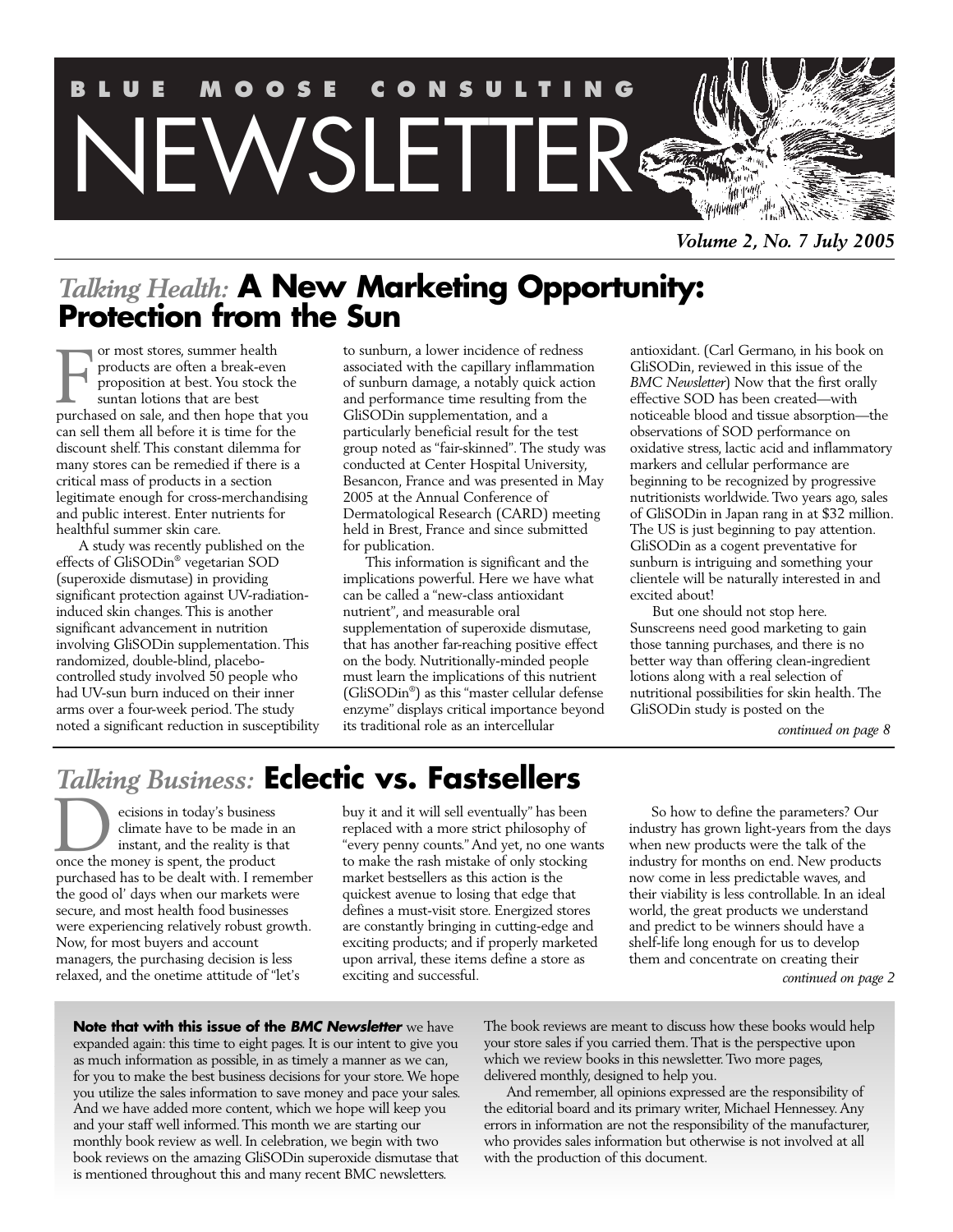# **Eclectic vs. Fastsellers**

*continued from page 1*

legitimate niche. But with the pressures of money flow so intense, a great dilemma often presents itself.

Herbal compounds are one good example. I remember looking at some herbal formulas and marveling at the integrity of the combinations I used to buy with the legitimate understanding that this unique formula has merit to be in my store's compendium, and that surely it will be useful when that one person who needs it walks in. For some stores, there is a hesitancy to make that judgment now. I know that **Herb Pharm**'s compounds, mostly based upon time-tested and true Eclectic formulas, are usually the slower sellers in some stores. This shocks me, as every time a respectable formula is ingested as opposed to an individual herb, the results are greater.

This is one reason why **Himalaya USA**'s herbal compounds are being so strongly received. These formulas have human clinical studies to back up every product offered. These herbal products are the result of the research and testing of the 200 doctors on staff there. Dr. Lindsay Duncan had returned to the natural foods marketplace with his new product line, **Genesis Today**, because he found advancements in formulas through his ongoing clinical practice (over 40,000 clinical hours). The benefit of the formula developing over time—observation and understanding. It is good to be working with products that have such well-established veracity of usage.

And still, the goal is educating the public to the benefits of such respectable formulas. As we have all experienced, the modern consumer thinks in terms of one-herb, one effect/one result: and it is our job to educate them that formulas affect many levels of the body in healing in a wholistic manner. So, do we ignore fantastic formulas and sell down to the consumer's knowledge level, or do we accept the challenge of bringing "natural foods" more clearly into their understanding?

Likewise with innovative nutritional advancements. I repeat that the new vegetarian S.O.D. (superoxide dismutase) called GliSODin® (P.L. Thomas & Co., Inc.—available through **Bluebonnet Nutrition**) is arguably the most important antioxidant that has emerged in the field of nutrition in the past twenty years. There have been many false hopes with SOD products: so much so that clinicians scoff at the idea that an oral form of SOD can be measurably beneficial. And to the mainstream consumer, the term SOD is as alien as "CoQ10" or "alpha lipoic acid" once were. And like all antioxidants, SOD is relatively expensive. So, do you stock something in anticipation of it taking hold; do you wait until someone asks for it; or do

# **CRITERIA BENCHMARKS FOR STANDARD OF EXCELLENCE**

### **Checklist for Bringing in New Products**

- 1. Is the manufacturer a **known and reputable** company?
- 2. Is their presentation on **merit and quality**, or marketing and fluff?
- 3. Do they educate you (and the public) on the **quality of their ingredients** or do they hope you won't ask questions on these issues?
- 4. Are they **dedicated to your store** or are you a stepping-stone to mass market placement?
- 5. Do they comply with our industry standards?
- 6. Is there knowledge **behind formulation**? Can they prove product potentiality?
- 7. Does this fit into the repertoire already available in your store? Can it replace something it is better than? Is it unique? Can you warrant shelf space and purchase? **"How can I make this product sell?"**

*Blue Moose Consulting represents the best our industry has to offer: support all our lines!*

you embrace the advancement, learn the facts and potential, and champion this product before it crescendos into the next best thing? We have an obligation to keep on the forefront and alert consumers to the most helpful products.

Finally, organic. For years we have talked the talk—but are we always willing to walk the walk? As more organic products reach manufacture, we should embrace them and challenge the marketplace to buy organic as well. Price is a barrier to some people because we treat organic more as a word in our outreach than as a revolutionary way of changing the world. "*Organic*" represents everything that we stand for as an industry, as "fair trade" one day will too. I have heard countless arguments that people do not highlight organic products in their stores because they cost more and price is an issue with many customers. I remember that truth, but should it inhibit the efforts to nudge organic into everyone's clear vision so that they can see the truth too?

**Perfect Organics** is a bodycare line that is being built upon the pillars of the benefits of organic ingredients. They source raw materials that are processed as minimally as possible (again, the word on a label does not represent the quality of the material inside: not all aloe is the same, etc.), and they are committed to organic. All of us should realize that if two products sit sideby-side and one is "organic" and the other not, then one product is superior to the other. So, why isn't everyone building an organic bodycare section to capture that growing interest? Or making shelf-talkers, in this instance stating that Perfect Organics is 93% organic ingredients? Believe me, those stores that are realizing and capitalizing on this growing trend are seeing big dollar returns on their (bigger) dollar items. Organic is something that consumers are looking for. Is your bodycare section a flat sale, and is your selection based upon whatever mediocrity the distribution

networks choose? Or are you constantly searching for the best and the most effective for your clientele? Buy, educate, sell and gain market share.

And so, daily, we are involved in making choices. From purchase to shelf-placement to the products we reach for when we recommend something in answer to a customer's request. If we keep our mind clear and focused on what we want to achieve on this mission of service that we are involved in, then new, innovative, eclectic products will never fall to the wayside. Again, we can successfully sell whatever we want. It is our fault if we settle into a rut—selling mediocre, unexciting old products, because the marketplace is constantly evolving. A store that wants to thrive must accept change and lead with confidence. If you find a new product that you like and believe in, then buy it knowing that it is your obligation to sell it—but also that you have the ability to sell it well if you believe in it. Believe in the natural foods movement, and participate as a leader. Eclectic vs. fastseller? Maybe you should be one of those magical stores that makes the eclectic the fastsellers. That is the store with the ringing cash registers! \*

# **NNFA TRADE SHOW EXHIBITOR BOOTHS**

| Aloe Life                  | 736  |
|----------------------------|------|
| <b>Bluebonnet</b>          | 805  |
| <b>Essential Formulas</b>  | 631  |
| <b>Genesis Today</b>       | 933  |
| <b>Hair Doc</b>            | 944  |
| Himalaya USA               | 1041 |
| <b>Newton Homeopathics</b> | 1028 |
| <b>Nordic Naturals</b>     | 841  |

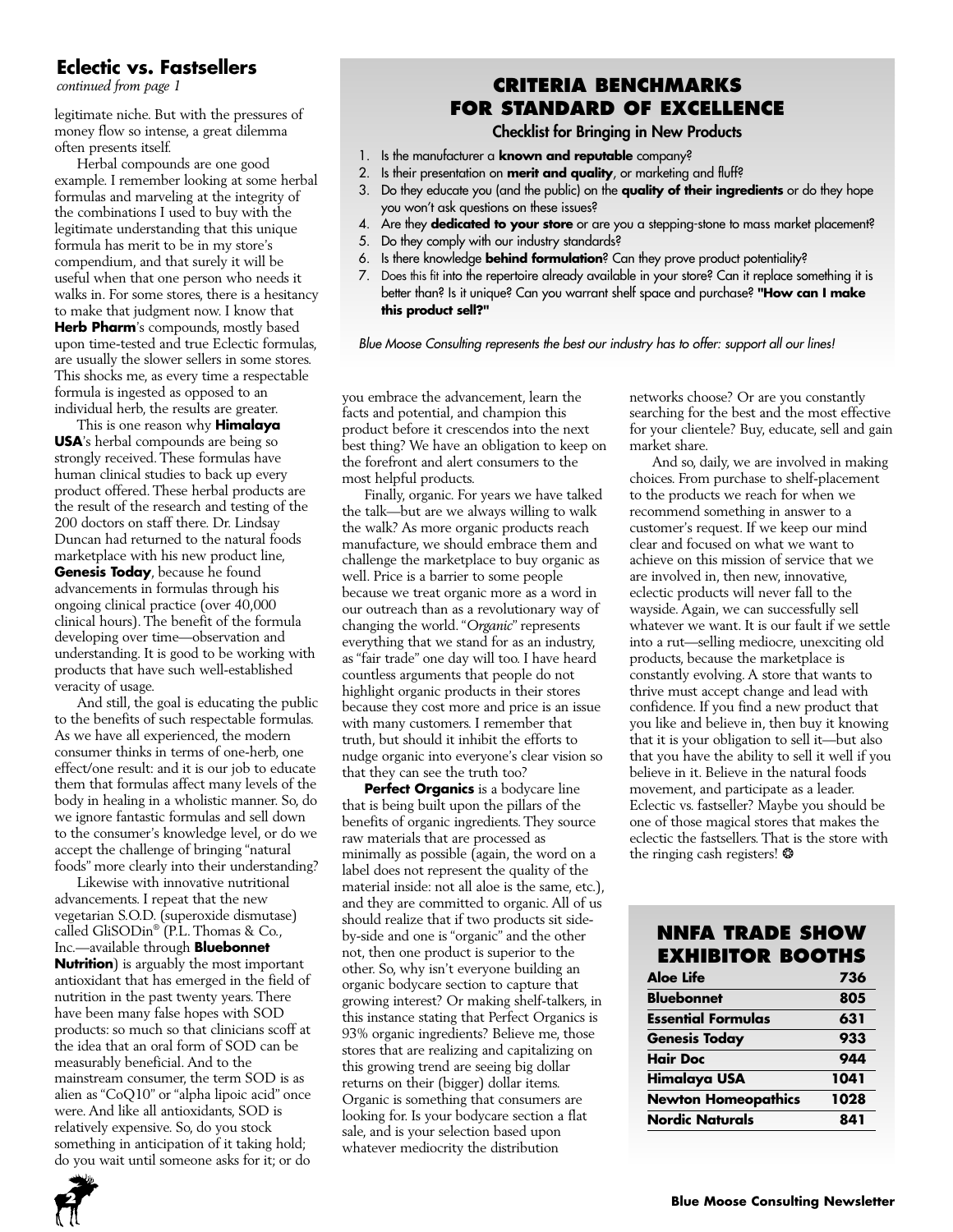

### **July Monthly Special – 20% OFF**

### **Herbal First Aid**

- - Mullein Garlic Compound
	- Super Echinacea Extract Throat Spray
- Arnica Oil Herbal Ed's Salve
	-

### **All Twelve Energy & Emotion Products – 20% OFF**

- 
- American Ginseng Chinese Ginseng
	- Chinese Ginseng Glycerite Eleuthero Extract
	- **Eleuthero Glycerite**
- 
- Pharma Kava Capsules Pharma Kava Extract
- 
- 
- Pharma Kava Six Pack Pharma Maca Extract • St. John's Wort Extract
- **NNFA show specials Order of \$100-\$499** (before discount)**15% DISCOUNT Order of \$500 or more** (before discount) **20% DISCOUNT**

*Good news!!* Herb Pharm has found a source of bladderwrack again that meets its quality standards, and so will be reintroducing bladderwrack around July 15th. All direct accounts will be notified when available. Contact BMC to be put on the notification list (202-588-8238) Not represented by BMC in NJ, NC



**NORDIC NATURALS** 

# **JULY SPECIALS: 15% OFF**

# *The easy tasty way to Omega Health… Summer nutrition on the road!*

- Omega-3 Liquid Lemon Singles 30 count
- Complete Liquid Lemon Singles 30 count
- 100% Arctic Cod Liver Oil Liquid Orange Singles – 30 count

# **LAS VEGAS SHOW SPECIALS: BUY-IN DATES JULY 15-22**

**15% OFF orders from 12-144 bottles 20% OFF orders from 144 upwards**

**Booth 841**

Not represented by BMC in NJ and parts of PA Not represented by BMC in NC, WV Not represented by BMC in NC, WV



# **20% SHOW SPECIAL**

one-time trade show discount with buy-in dates July 11-22. Must ask for discount at time of order

### *New Products:* **introducing at the NNFA trade show**

- **Super Earth® Green Utopia**™ 7.4 oz **A Unique Greens Formula with Unrivaled Antioxidant (ORAC) Protection** including nutrient dense sea vegetables, sprouts, soluble and insoluble plant fibers for an ORAC value of 2500 units per serving. No added sweeteners or flavors and yet delicious.
- **Liquid L-Carnitine 1100 mg, 8 oz** Natural Vanilla Bean flavor
- **Liquid Vitamin B-12 & Folic Acid** Natural Raspberry flavor, 2 oz
- **Liquid Calcium-Magnesium Citrate** Natural Strawberry flavor, 16 oz

*Bluebonnet: a full line of innovative, high-quality dietary supplements* 

**Booth 805**

# NEWTON homeopathics

Always safe, always effective.

**July Specials—Select Items below 1-11 per SKU = 10% OFF 12-23 per SKU = 15% OFF 24 per SKU = 20% OFF**

#34 Accident Rescue #38 Bug Bites #08 Constipation #45 Motion Sickness #28 Poison Ivy



#P12 Flea & Bug Bites—Newton Homeopathic for Pets #F 31 Diarrhea—Nothing but Natural for Kids #F 10 Kid Detox—Nothing but Natural for Kids

*Show specials: buy in dates July 12-22* **10% if not at the show, 15% if store can show proof of attendance**

#### *Newton Homeopathics is education* **Dr Luc's Perspective on Potencies**

The 6x to 10x potencies are considered low attenuations, the 12x to 15x are considered middle high attenuations, and the 30x and above are considered high attenuations. For **acute diseases**, the lower potencies from 6x to 10x are most often used, although higher potencies can treat these diseases as well. With **chronic diseases**, it is prudent to start with a low potency such as a 10x to avoid possible aggravation of the symptoms. When the treatment is successful and some improvement is visible,  $15x$  or higher can be used to accelerate the healing process. Potencies under 6x are seldom used in homeopathic prescribing.

Another consideration in the choices of potency is its effectiveness in both chronic and acute diseases. The 10x is unique because it is effective in both chronic and acute diseases.

*Reminder: beautiful new Newton Homeopathics for Pets display is selling great. Place near counter for new sales!!*

**Booth 1028**



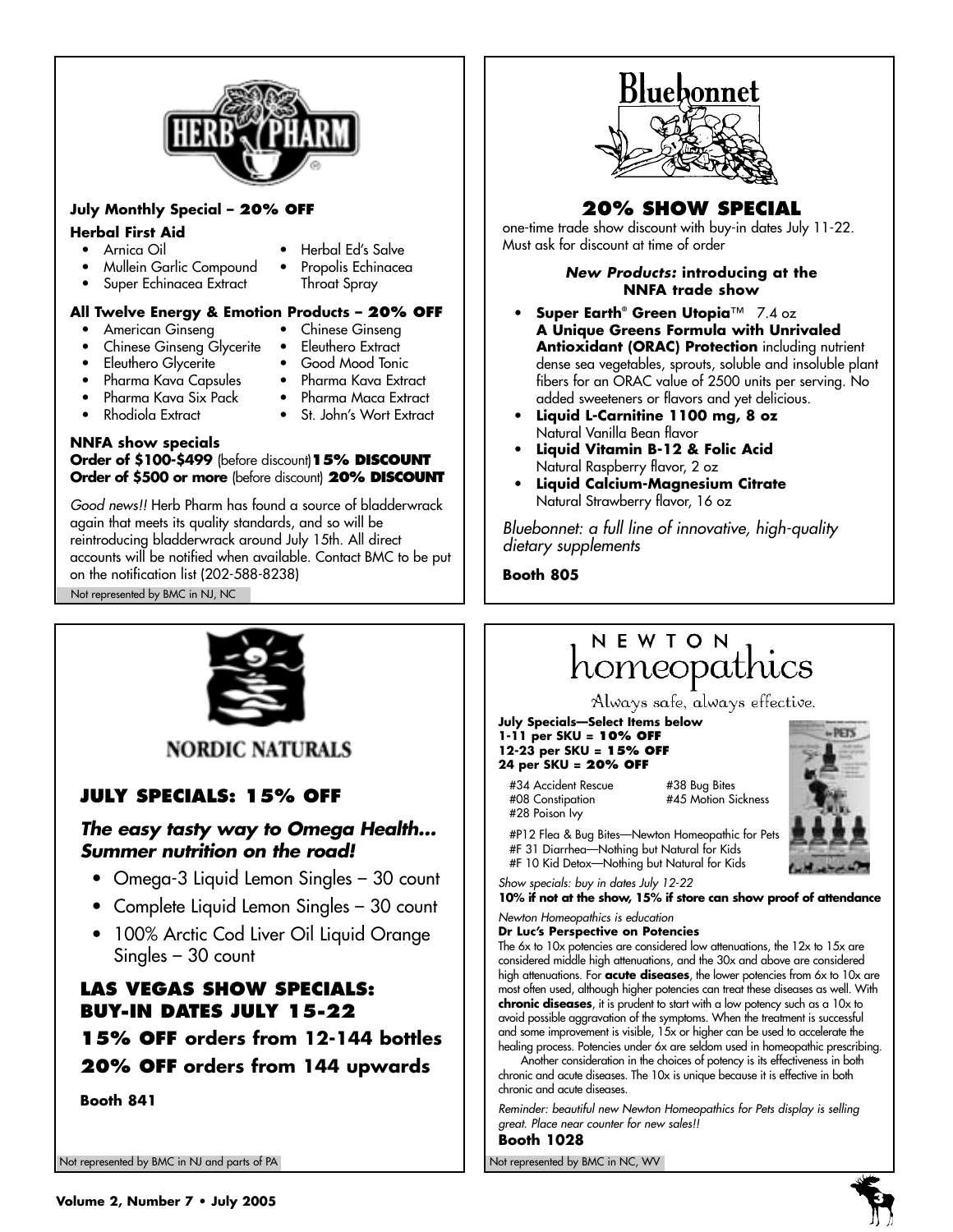# **OLBAS**

### **NNFA show specials: 15% OFF all counter and floor displays ordered July 15-22**

Must mention show deal at time of order includes free consumer and employee samples

### **Olbas History**

The name OLBAS is an acronym for Oleum Basileum, "Oil from Basle". Basle is enviably nestled on the border of Switzerland, Germany and France in the very heart of Europe, and to this day is a center of pharmaceutical research in Switzerland.

Over the years, Olbas has found its way into the far reaches of the earth. From England to Australia, from South Africa to Sweden, Olbas has truly become an internationally favorite remedy. In the United States, Olbas has been available for over 50 years. Initially, it was imported into the USA by Mrs. Heidi Ritter, a kindly woman of German descent, who lived in Oak Creek, Wisconsin. She provided Olbas Remedies to many in the midwest and throughout the United States.

In 1975, Mrs. Ritter turned over the importing of Olbas to Penn Herb Company Ltd. in Philadelphia, PA. The line of remedies has also been extended to expand on the many and various uses of Olbas. Take the Olbas history tour, **www.olbas.com/olbashistory.htm**

*New website provides loads of information, www.olbas.com.*

### **JUVO'S SUPER DISPLAY DEAL CONTINUES.**

*Get a sturdy and versatile hand blender to giveaway with case purchases of Juvo.* 

### *The deal*

### **BUY 2 CASES OF JUVO AND GET 12 FREE MIXERS BUY 3 CASES OF JUVO AND**

# **GET 18 FEE MIXERS**  Display header reads, *"Buy Juvo by*

*the box and get a free mixer!"* This deal is while supplies last, so…*make summer Juvo time.*

Juvo is a raw foods meal replacement high in enzymes. It is like no other product out there and attracts raw-foodists, outdoorspeople, dieters and the smart health food buyer who understands the benefits of high-enzyme raw foods.

"The good news is that most modern degenerative diseases are preventable including obesity. Vegetarian raw foods allow our bodies to function more smoothly with less health related problems. Eating plant-based foods such as vegetables, whole grains, and sea-vegetables is the best way to maintain a strong, healthy body".*— Juvo*

ot represented by BMC in PA, NJ



# EssentialFormulas

#### *Essential Formulas is on the Fast Track with Ann Louise Gittleman*

As summer is heating up, the *Fast Track One Day Detox Diet* is gaining public awareness and a public following with the noticeable results. Is your store signed up as a *Fast Track Center*? Ann Louise's website directs its visitors (70,000 daily and 1 million + weekend) to stores that are participating in this natural foods-store-driven diet & fast/organic/lifestyle-changing diet, and we would like you to gain from the public awareness and consumer interest.

Probiotics, especially fermented plant varieties, are the hottest topic this summer. Now is the time to switch your customers to a safe, proven winnner in Dr Ohhira's *Probiotics 12.*

#### *New Product Introduction:* **Dr. Ohhira's Essential Living Oils**

Essential Formulas, Inc. introduces Dr. Ohhira's Essential Living Oils, a complete and balanced EFA product that is a *vegetarian alternative to fish oils*.

The oils are extracted from 8 medicinal seed plants never before available in a single source: **Green tea, Perilla, Borage, Flax, Sunflower, Avocado, Olive and Rice**. Product requires no refrigeration and supplies Omega 3,6 & 9 essential fatty acids in a 4:1:1 ratio. SRP \$32.95 and wholesale \$17.95.

### **NNFA Show News**

Book signing with **Ann Louise Gittleman** Saturday 12:30 to 1:30 PM.

**Special 10% discount** on entire line; good until July 31.

**Booth 631**

Not represented by BMC in PA, NJ



More stores are adding Hair Doc to their store sets each month, and consumers are loving it. Provide the highest quality hair and body tool products. Grow your bath care section and see additional sales. And take advantage of this deep discounting during the show to get product in at great prices.

# **NNFA Show Specials 25% OFF to show attendees only**

discount good for one week after show: July 18-22

\$250 minimum purchase. \$500—free freight

**Booth 944**



### *Welcome to Aromaland...*

Since 1986, we have been committed to bringing the world the very best in Aromatherapy.We strive to provide products of the highest quality and purity. At AromaLand we are dedicated to bringing you *The Essence of Well-Being*®

Products that make a difference for the people and the planet— made exclusively from Nature. Knowing that Nature does it best, we trust Water, Sun, Wind and plenty of Time to do what no factory could ever achieve. Instead of chemical laboratories, AromaLand uses the slow, patient, natural and powerful way of plants for all its products, recognizing and treasuring them as precious and pristine gifts from Nature.

Ordinary moments transform into extraordinary experiences when we turn to Nature: Its Creation provides us with everything we need to find harmony, beauty, health and effortless well-being. Fusing science with the art of natural healing and utilizing holistic wisdom from many different cultures, we promise to create products of uncompromising purity.

Our mission is to take you to the Land of Aroma, a place where you can be yourself, in harmony with Nature, enriched by its beauty. A place of well-being where your spirit soars...your mind unwinds...your body communes with Nature. Share in our vision of a natural future for this planet and its people.

**AromaLand** — a full line of essential oils & organic essential oils; eclectic blends; face and body care using quality essential oils, aromatherapy and massage supplies

Effective July 1, 2005, there will be a 10% price increase<br>on most products. We thank you for your understanding.

# **TESTIMONIALS COUNT**

**"What a Gift" Dr Ohhira's**  *Probiotics 12***, Essential Formulas**

"I was sick for over well over a year, with diarrhea and cramps and gas and never being able to get far from the bathroom. I tried EVERYTHING in order to get better, exploring the possibility of allergies, following a very strict diet, even treating myself for parasites and absolutely nothing worked. It got to the point where I was leery of eating anything.

Thanks to you and the new probiotics you gave me, I was back to normal within two weeks. Now I'm traveling through Europe, and you have no idea what a blessing it is to just be well again. What freedom! I can't begin to express how grateful I am for your help and patience. That stuff works!

Thank you again. I will recommend you and these new probiotics to all my friends who are having digestive problems. It is a very powerful and safe alternative to the invasive procedures that the traditional medical doctors were encouraging me to use."

*— A.D. 5/2004*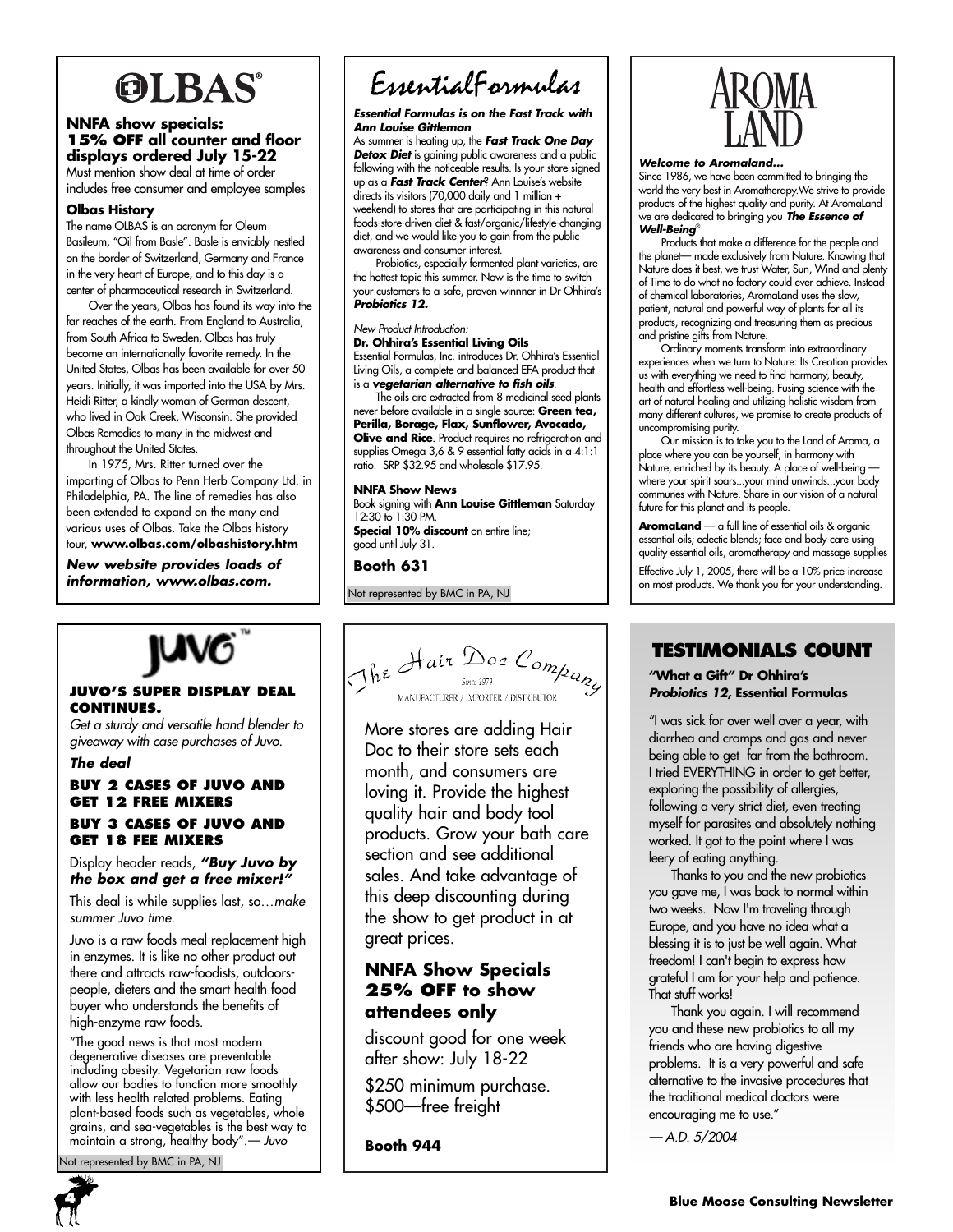

Himalaya USA's **Livercare** is a new find for many stores in the mid-Atlantic region, and what a successful find it has been. For many stores, it has become an instant bestseller in a few short months. An international bestseller, this all herbal remedy has a well-documented clinical history since 1955. Ayurveda translated into a sales model understandable to the typical American consumer. True, successful herbalism. Follow the lead set by Ann Louise Gittleman's new book, and highlight and promote this excellent and versatile product.

**Summer Sale:** three months to stock up, advertise, and increase business with strong sales

| Summer SA           | Himalaya<br>Herbal<br><b>Healthcare</b> | Himalaya Himalaya<br><b>Pure Herbs</b> Herbals |  |
|---------------------|-----------------------------------------|------------------------------------------------|--|
| Combine 25 products | 17% off                                 | 7% off 9% off                                  |  |
| Combine 50 products | $20\%$ off                              | 10% off 10% off                                |  |
| combine 75 products | 27% off                                 | 15% off 12% off                                |  |

*Discounts not applicable to Chyavanprash with honey, Forest Honey, or Koflet TM*

Summer Sale ends August 31, 2005

**Ann Louise Gittleman book signing** at booth 1041 Sunday at 11 am, complimentary copies of "*Fast Track*" book available, please reserve your copy by show end Saturday. Limited quantities.

**Booth 1041**



**Health Education :: Health Products :: Aloe Vera** 

**Did you know** that people who drink Aloe Life juices stop making polyps in the colon? Yes—just 1 oz. per day gives great results if taken before meals. And for your non-vegetable-eating customers throw in 1 tsp of cod liver oil daily to help repair old cells.

Aloe Life Whole Leaf Aloe Vera Concentrates are stronger than ever—25 lbs. of leaves to make just 1 quart of juice. Taste the kick from the high mineral content! Over 60 minerals in the Aloe Life juices, and as you know Minerals are the knitters of healing tissue according to Dr. Bernard Jensen. Just one more reason to take 1 oz of Aloe Life juices to stay healthier!

**NNFA Trade Show Specials: July 16 thru July 25 10% OFF 24 items mix & match 20% OFF 72 items mix & match**

**Booth 736** 



## *Real Herbs, Real Results, Real Fast. Guaranteed!*

*How do we make our special formulas so powerfully effective?*

Expertly, we Super-Infuse! Super-Infusions are the highest concentration of organic and wildcrafted, nourishing and heroic herbs which we process by traditional methods for months in the finest menstruums of rich oils, local apple cider vinegars and or food grade alcohol—the latter of which pulls out the highest amount of beneficial properties from the plant.

At Well-in-Hand, we Super-Infuse for all our formulas here at out facility and then blend them into formulae in just the right rations in small batches to create fast, pleasing results for your customers

## **July sales — 20% OFF direct Zero Zitz! Tangerine Vanilla Astringent Spritz**

a nourishing astringent: never harsh or drying…a natural acne blitz

**Las Vegas show special—for attendees only—20% OFF** week of July 18-22nd. Must request discount when placing order. Direct orders only

**Wart Wonder** endorsed in Linda Page's "*Healthy Healing*" 12th edition, just published. On page 562, Well In Hand's Wart Wonder is highly recommended, "especially for children"



# **PERFECT® ORGANICS**

# *Perfect Organics proves that perfection is in fact possible and it's a beautiful thing!*

Offer your customers truly organic skin and body care products…show your customers that you care about their health and the environment. Give your customers the opportunity to choose organic and they will be truly appreciative.

# **July Special 15% OFF any opening order!!!\***

Take advantage of super savings and make Perfect Organics available to your customers!

\* For all new accounts Minimum order required.

Perfect Organics new **Mandarin Rose Coconut Ultimate Face and Body Scrub** featured in a July advertorial spread in *Lucky Magazine*'s top ten markets.

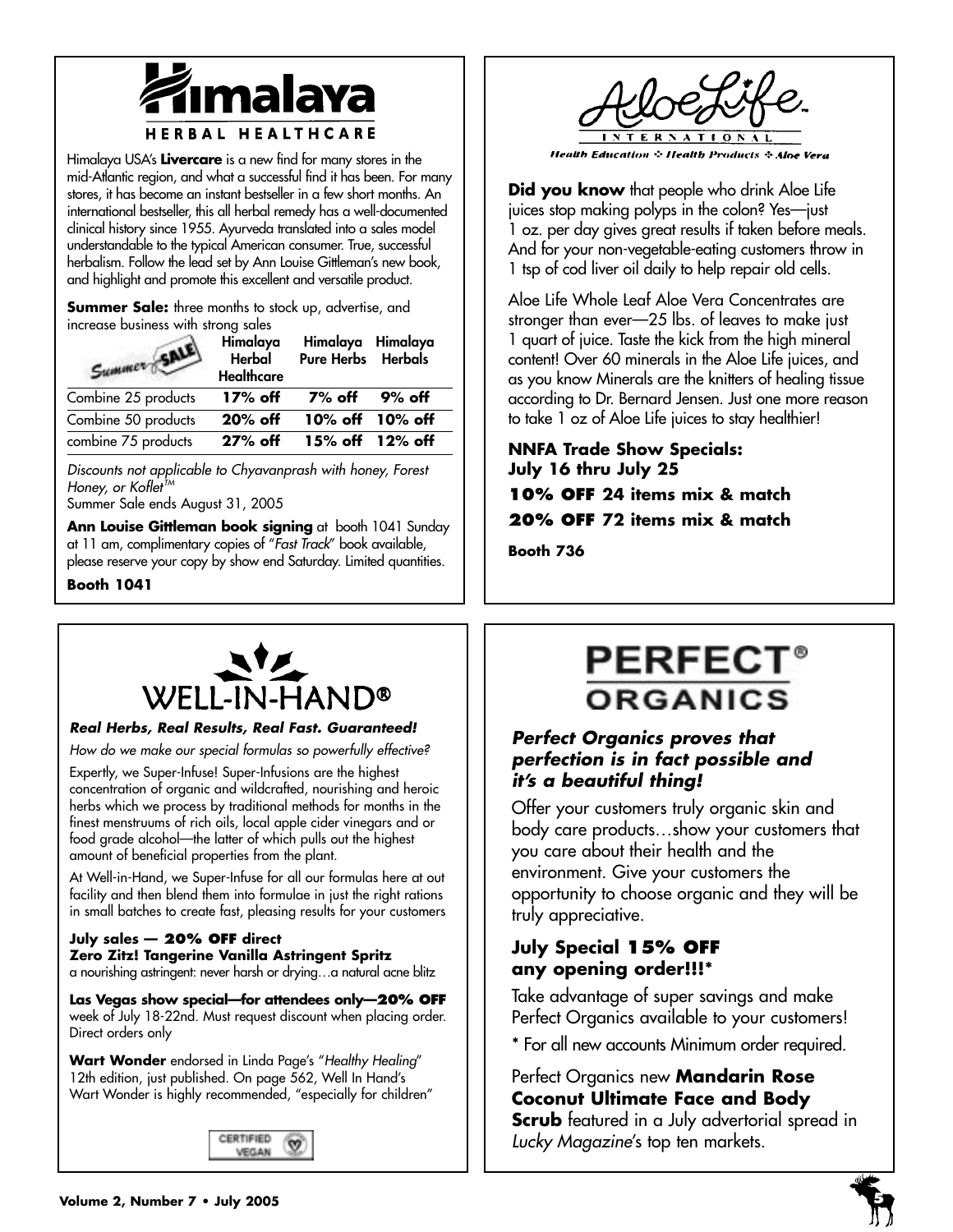# *New Manufacturer Introduction:* **Genesis Today**

*lue Moose Consulting* has neared the end of the selection of companies we can represent, as we have found a superior manufacturer for nearly every possible natural food supplement and bodycare product (liquid herbal extracts, encapsulated herbs, standardized herbs, vitamins, homeopathics, Omega-3 nutrition and the world's best fish oils, whole leaf aloe, the world's safest probiotic, aromatherapy products and the cleanest bodycare products on the market). But there was one thing missing, and that was a good colon-cleansing product. The cleansing mantra has an important place in any natural healing modality, and this has been important to the natural foods movement since way before the rise of health food stores in the early 1960s. *B Iue Moose Consulting* has neared the found in too many products on your shelves<br>
end of the selection of companies at the moment); and his formulas are **MARKETING IDEAS**<br>
we can represent, as we have found offered in

Most stores have several product lines that sell consistently with a huge percentage of stores carrying nearly every cleansing product imaginable. It would be obvious that Blue Moose Consulting would not just pick up a line to fill a category need, and so it is with great pride and excitement that we introduce the new and innovative **Genesis Today** to most of the stores in the mid-Atlantic region.

Genesis Today marks the return of one of the industry's most influential healers, as it is a line created by, selling the formulations of, and financially started by Dr. Lindsey Duncan, ND, CN. This worldrenowned herbalist and Naturopath revolutionized cleansing products when he introduced the first AM/PM herbal body cleanse in the mid 1980s. The success of his formulas was based on his years of clinical experience and his study under Dr. Bernard Jensen. When Lindsey took the line public in the mid-1990s, it again set precedent for an herb line groomed within the natural foods industry. Lindsey comes out of retirement now because, as he says, Genesis Today nutritional products are the best that he has ever created.

Genesis Today will once again revolutionize the way internal body cleansing products are understood. He has taken the premise that he developed, many beneficial herbs compounded into a safe formula (all the herbs used are organic or wildcrafted) and gone several steps further than any of the competition in this field. Primary facts of interest are that Dr. Duncan's formulas have the lowest amount of binders and excipients (compared to the competition), that his *Internal Cleanser* uses a small but effective amounts of Cascara Sagrada that has been specially aged and buffered—removing some of the negative side-effects of this important herb; that these formulas contain no common laxatives (like the magnesium hydroxide

found in too many products on your shelves at the moment); and his formulas are offered in easy to absorb veggie capsules.

As importantly, these products are not sold via internet marketers at deeper discounts than any store would want to compete with: this direct line allows you to control price and market share!

As Dr. Duncan has proven before, he can command primary market share by a sales format based upon education, and the growing reputation of his products and their success among users. You can anticipate that this product line will be the industry leader within a short period of time. Already, Genesis Today products rank as overall bestsellers in many stores in the Texas market where they began. This is quite simply because they are now the best products in their category. Fine formulation and manufacturing.

So, we invite you to call and ask us about these products and to spend a few minutes with your BMC sales rep when he or she visits. Learn the facts and take the time to compare what you have been selling to what Genesis Today offers. You will be quite impressed!

But Genesis Today did not come into being just because of the new and improved Internal Cleanser product: it was Dr. Duncan's complete fascination with the *Noni* plant that led him to re-enter our Natural Foods industry in a manufacturing capacity. Yes, noni. This year-round evergreen has been famous throughout tropical volcanic regions of the world for millennia. Unfortunately, multi-level marketing companies found and promulgated noni first, which raised the suspicions of most of the health-food store audience. But, as Dr. Duncan has gone on to educate, noni is spectacular. And Michael at Blue Moose Consulting (and the entire BMC staff) has become as impressed as Dr. Duncan was when he first started to investigate noni. For many reasons, take noni every day.

While almost every store in this territory carries noni, most only sell a small number of bottles. I predict that this will change—fast. Likewise, there are many clipped claims by most of the manufacturers that their product is unique, or the best. What we can safely say is that the Genesis Today noni is the most pure and clinically researched noni product in the world. With Dr. Duncan's marketing genius at the helm, you will see noni grow in stature as the incredibly beneficial product that it has always been. We manufacture our organic noni with perfection according to traditional methods, and it is shipped from the islands refrigerated and sold only to health food stores.

**Gift cards** are an excellent way to drum up new business. Most people leave their gift card forms filed away in the office. Create a system that displays the cards, or an announcement suggesting the cards in a prominent place at the register. **Chestertown Natural Foods** has a nice wooden crate holding cards by their register: they have purchased a program from their credit card company that actually provides reusable credit card gift certificates. Be high-tech or fancy, but use the most creative method for your store to get people to buy credit cards to support you and natural foods!!!

Finally, Genesis Today has the most innovative marketing ideas every introduced into the natural foods marketplace. They ask you to carry the products and seize the opportunities by investing in their program. In turn, they have devised a marketing plan that will literally bring new people to you asking for a shopping list of products for their health that can only be found in health food stores. As importantly, Genesis Today is here to stay—redefining quality in their product categories.

A great market (internal cleansing), a new/better product and products (cleansing and noni), and marketing support beyond anything this industry has ever seen. Introducing, Genesis Today. \*



### **Who We Are**

The Genesis Today products focus on internal cleansing, internal regeneration, and the support of specific problems, such as weight loss, joint health, immune and sleep. Genesis Today has also continued the superior method of producing pure, unadulterated Noni juice and has developed an innovative Synergy Line of Noni-based products.

Genesis Today provides you a complete health solution, an education for optimal health

### **Genesis Today, Inc.,**

14101W Hwy 290, Building 1900 Austin, Texas 78737 Phone: (512) 858-1977 or (800) 916-6642 Fax: 512 858-2501

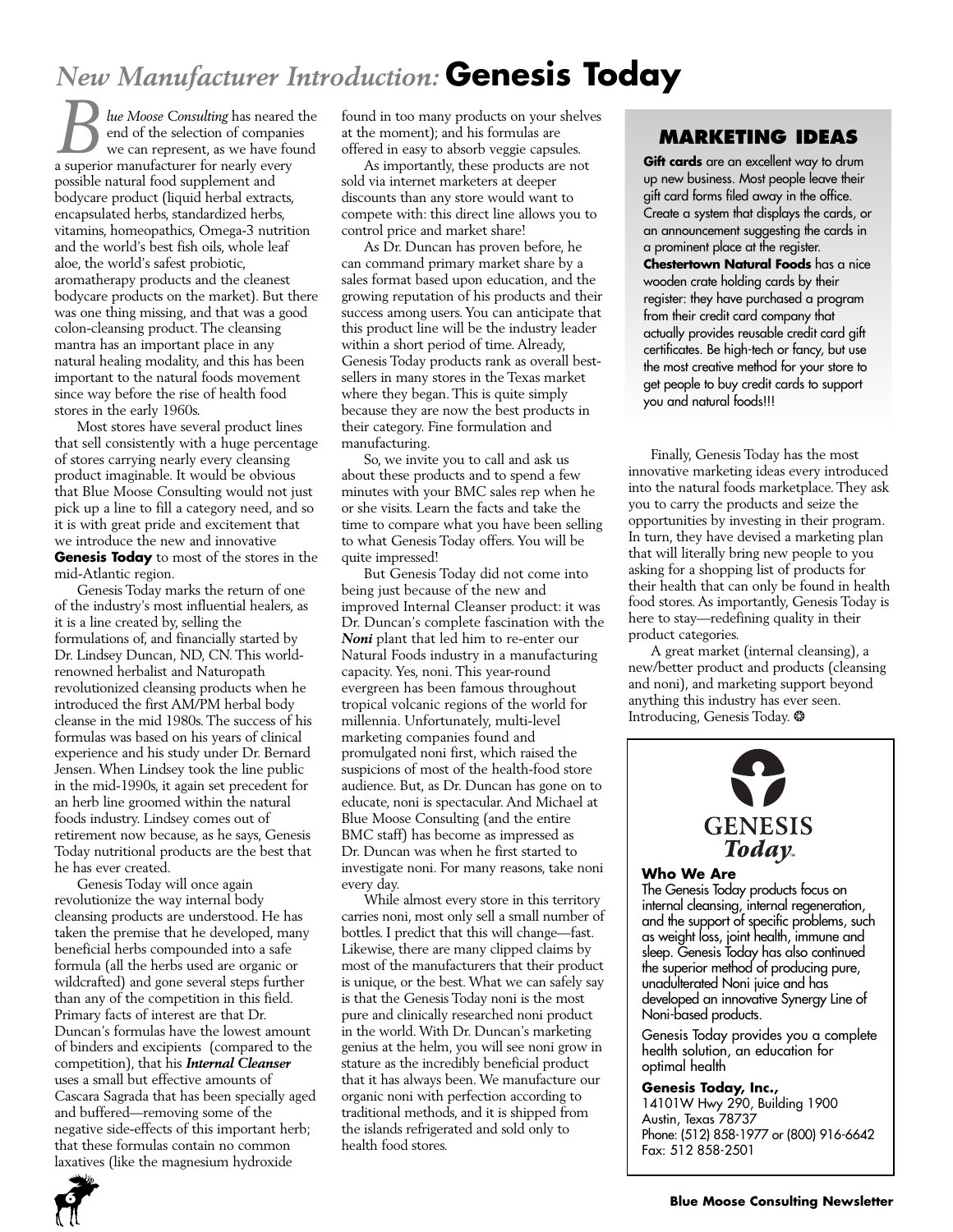# *BMC Special Book Review:* **Two Books on GliSODin**

**liSODin** is gonna be big and we will all have to be able to explain its merits and **b** is gonna be big an we will all have to be able explain its merits and pathways of action as people come in asking questions about this new, exciting nutrient.

Fortunately, there are two books out there already that give strong indicators as to the research that has preceded this "master cellular defense enzyme". The first book, written by Carl Germano and entitled *SOD Gliadin: The Ultimate Defense Against Disease and Aging* was really the ground-breaking title on this antioxidant in the US market (Twinstreams Press, Kensington Publishing Corp. ISBN 1-57566-819-X. www.kensingtonbooks.com). His explanation at the beginning of the book is clear and understandable, and should bring excitement to anyone who reads it.

His presentation is already a bit dated, as he was limited by the fact that most of the exciting human clinical trials were not published at the time of his writing the book (although, as he has been intimately involved with the oversight of the product development, he already knew the implications). So many of the well-researched studies he quotes include studies on the bovineinjectable forms of SOD. He consistently notes that GliSODin will ultimately prove to be more beneficial than this option. The book's strength lies in the scope of usage that he suggests for the product. For a person learning the application, this book defines the science. In highlighting those areas of health that show the greatest promise (and they are pretty impressive) to the first-time student of SOD, Carl helps you explain SOD to those asking for answers. This book serves its best purpose if you are trying to get a medical professional or clinician intrigued by what GliSODin has to offer,

# **"WE ARE HEALTH FOOD PEOPLE"** \$2.25 wholesale. **Employee profile—Michael Hennessey** *President Blue Moose Consulting*



did not come into the natural foods movement consciously.<br>
friend, John Holback, got me a summer job after college a<br>
prepared to enter the career workforce. That first store, The<br>
Street Store, fascinated me; and the mana did not come into the natural foods movement consciously. A friend, John Holback, got me a summer job after college as I prepared to enter the career workforce. That first store, The P inspired me that nutrition was more exciting than almost anything. Peggy Kleysteuber at Cash Grocer taught me about the power of food as a healing agent. And after approximately 6000 days of answering customer's questions, I have learned enough info to be a humble teacher.

I wanted to find a job where I would not hurt anyone, and this calling has succeeded in providing me that opportunity. I end every day as tired as a farmer, but with the feeling that I have helped someone with their life and their health. I am somewhat saddened that

the mainstream has co-opted the words "health food", but I am proud that our health food movement has positively changed the way health is viewed in the western world. Natural Foods has a lot to teach other cultures about the purity of a food and nutrition system, but we also have a lot to do here to get people in our local communities as well as people in other countries to participate in the goals of **optimal health**. Food has taught me the richness of healthy balance. Nutrition has shown me that we can heal anything and anyone successfully along the strictures of the idealism of a medicine past: "Above all else, do no harm."

I continue my path on a career as a natural foods person. I admire and encourage anyone who walks for any length of time on this path less chosen. I have many dear friends who chose more "serious" careers who turn to me for help with their greatest concerns—and I am honored to be of service. I will remain in this industry, and will work to make the movement better, for the rest of my life. Natural Foods has changed me in every way for the positive; and I hope my company—Blue Moose Consulting—can reflect the attitudes that steered me into this service—and assist the independent stores that made natural foods so great to continue to survive and thrive.

Eighteen years natural food retail/24 years in natural health. A student, a teacher and a leader in the fight to preserve the purity of the idealism we proclaim: natural food health.

as the case is clearly made if in more formal, precise, scientific terms.

The second booklet, *GliSODin, the Anti-Aging and Antioxidant Catalyst*, benefits from later research that was published and is able to capture more effectively the clear benefits of GliSODin in primary scientific research. Interestingly, Carl Germano wrote the forward to this book as well, and it contains his normal thorough and scientific presentation. At thirty-five pages, it is a great introduction for a product that you need to know. The book is divided into chapters describing SOD; its relationship to disease; its potential against inflammation and as an immuno-modulator; and a clear definition of how this SOD is unique and a breakthrough. The chapter, "Buyer Beware: Ineffective Forms of SOD," will explain to the consumer why GliSODin® is something they should consistently look for and buy in your store. This book is available through Live Well Publishing in Orem, Utah (888-285-6028) at about

# **TIP OF THE MONTH:**

**Did you know that paper made from hemp never yellows and lasts for hundreds of years?** Start to prepare your store for a tree-free paper section, as this market is rising and natural food stores are the logical destination for these environmentally sound products.

# **TAKE 5 MINUTES**

To help your store keep up with sales from every BMC manufacturer, Blue Moose Consulting sends you a mailed newsletter, an emailed newsletter and a fax copy of all the sales available monthly. We also have inside sales people calling to make sure the communications channels are left open. Are you receiving the newsletter monthly? Have you given us your email address for the email newsletter? Have you requested that we fax the one-page sale alert sheet to your store each month? **Take 5** and contact us with your info— Michael@BlueMooseConsulting.com or 202-588-8238. Or, contact Jamie.Daly@BlueMooseConsulting.com